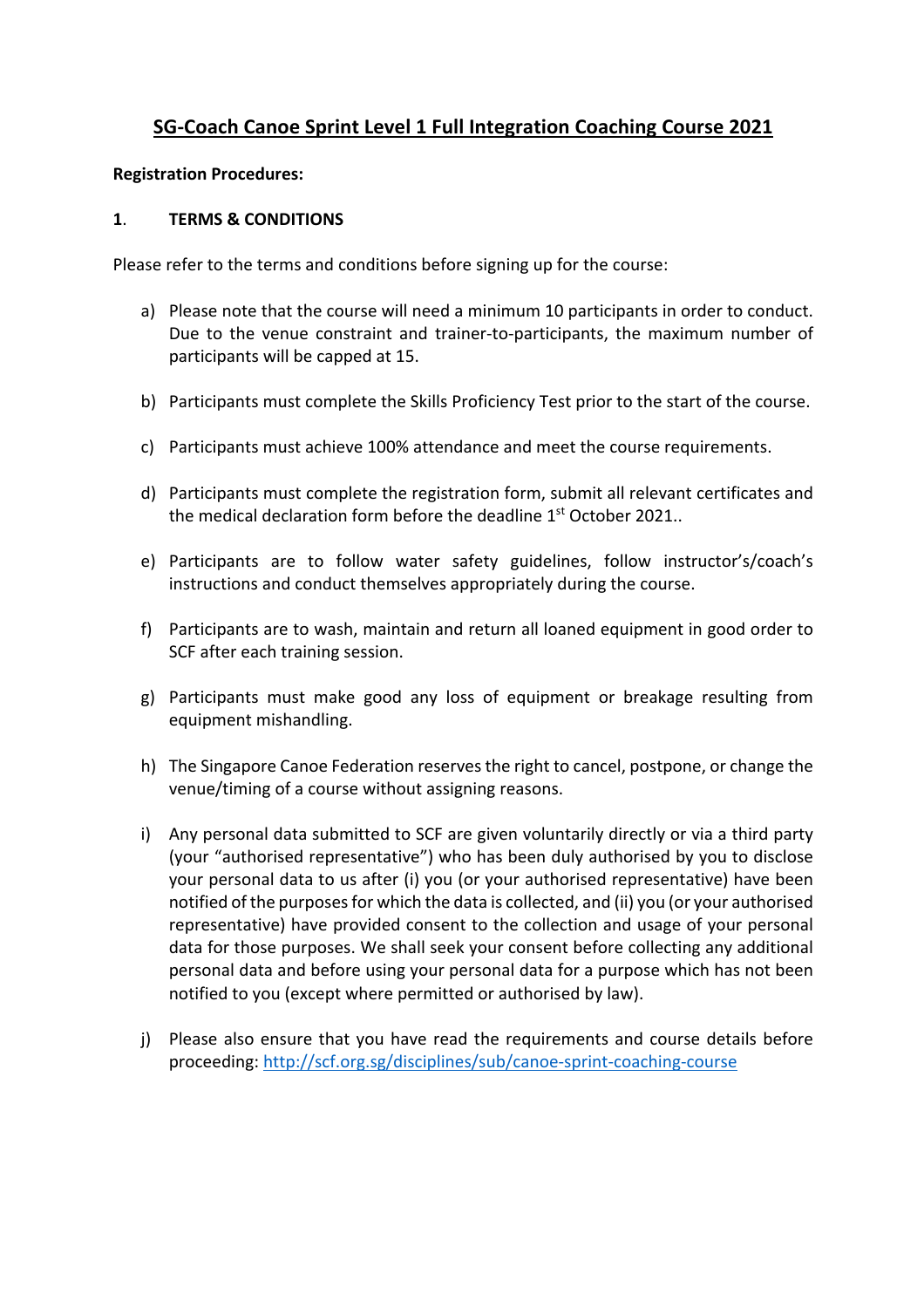### **2. REGISTRATION FORM**

Complete the online course registration form: https://forms.gle/9vFDHW68yXNR3RXXA

### **3. PAYMENT**

Make payment via bank transfer to SCF bank account: Singapore Canoe Federation, DBS Current Account 001-038371-0

Send the proof of payment (screenshot of transfer with transaction date, amount, and SCF's bank account number) to ngjinghui@scf.org.sg before the closing date.

An acknowledgement of the confirmation of registration will be sent via email once we received the completed registration form and proof of payment.

### **4. SET UP SPORTSYNC ACCOUNT**

Participants are required to set up a SportSync Account to access the SportSG-ED for Elearning modules.

Participants are required to submit their SportSync ID (example: C0076543) to ngjinghui@scf.org.sg by 1<sup>st</sup> October 2021.

**DO NOT LAUNCH** the SportEd-SG access before you pass the proficiency test.

# **User Guides & FAQ Links**

### **How to access SportSG-ED?**

Go to: https://www.sportsync.sg/

### **How to create an account for SportSG-ED?**

You need to have an existing ActiveSG account or create a new ActiveSG account to login to SportSG-ED. Follow the video user guides below to create your account.

Create a SportSG-ED account with your existing ActiveSG account: https://www.youtube.com/watch?v=VDCeOSPZ2-E&feature=youtu.be

Create a SportSG-ED account with a new ActiveSG account: https://www.youtube.com/watch?v=QxOGlmJd8BA&feature=youtu.be

## **Frequently Asked Questions**

Download the answers for some of the frequently asked questions, including how to access the online learning courses from here: https://www.sportsingapore.gov.sg/Athletes-Coaches/SportSG-ED